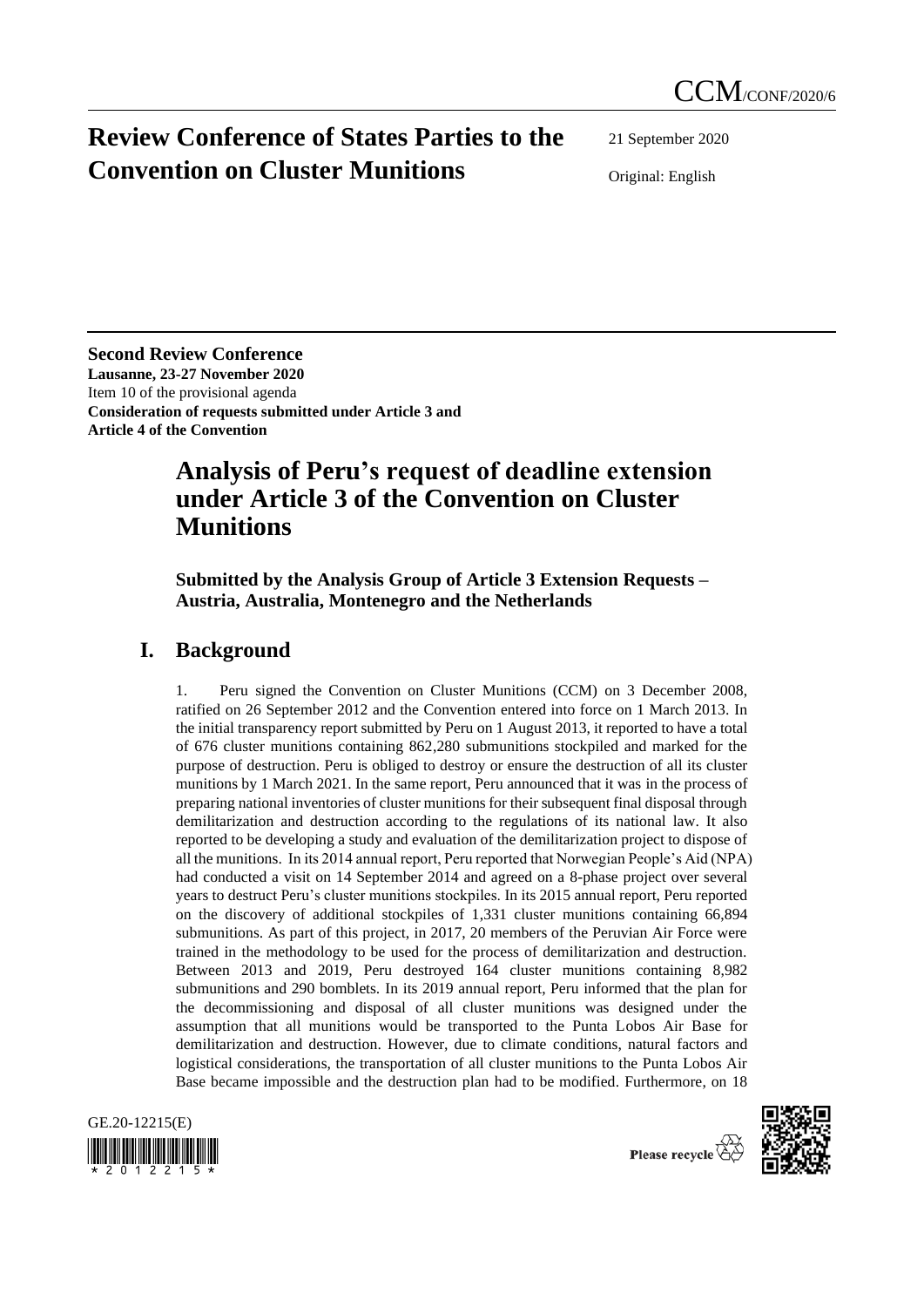February 2019, Peru amended its legislation to facilitate the administrative process of the destruction.

2. On 27 November 2019, the CCM Implementation Support Unit (ISU) met with representatives of Peru in the sidelines of the 4<sup>th</sup> Review Conference of the Mine Ban Convention held in Oslo, Norway with an aim to get an update on the implementation of Article 3 of the CCM by Peru. The Peruvian representatives informed the ISU that Peru would be unable to meet its Article 3 obligation and would therefore submit an extension request. Peru officially informed the President through a Note Verbale on 6 January 2020 that it would not be able to meet its article 3 obligation and would submit an extension request to be considered at the Second Review Conference of the Convention.

### **II. Consideration of the request**

3. Peru submitted the first draft of the extension request to the Convention's ISU on 12 February 2020 for the ISU to make an initial assessment of the request so as to ensure that the document did not lack any critical components.

4. On 2 April 2020, Peru submitted an official request for a 37- month extension of its Article 3 deadline up to 1 April 2024 to the President of the Second Review Conference (2RC) along with the relevant annexes for consideration. On behalf of the 2RC President, the ISU informed States Parties to the Convention on the same day that Peru had submitted its extension request and made it available on the CCM website.

5. The Article 3 Analysis Group was established and invited representatives of the Cluster Munition Coalition (CMC), International Committee of the Red Cross (ICRC) and the Geneva Centre for Humanitarian Demining (GICHD) to join them in considering the request at a meeting held on 22 April 2020. In order to ensure a uniform approach to all requests, the Analysis Group used the *Methodology for requests of deadline extensions under Articles 3 and 4 of the Convention on Cluster Munitions* (CCM/MSP/2019/12) that was adopted at the 9MSP to analyse the extension request.

6. Following the initial assessment of the extension request, the Analysis Group on 29 April 2020 requested additional information from Peru to facilitate its further consideration of the request. On 2 June 2020, Peru submitted a revised version of the extension request of its Article 3 deadline that took into account the comments and observations made by the Analysis Group. The updated extension request was considered on 10 June 2020 by the Analysis Group.

7. Peru's extension request declares that :

(a) Peru has never used cluster munitions and remained committed to complying with its Convention obligations;

(b) the stockpiled cluster munitions under its jurisdiction and control have been marked and separated as 1,683 cluster munitions containing 129,058 explosive submunitions to be destroyed during the extension period with the support of Norwegian People's Aid (NPA);

(c) Between 2013 and 2019, Peru has destroyed 164 cluster munitions containing 8,982 submunitions and 290 explosive bomblets;

(d) Peru plans to destroy 174 cluster munitions and all its 8,155 6kg explosive bomblets in 2020;

(e) Peru does not intend to retain any cluster munitions or explosive submunitions in accordance with Article 3, Paragraph 6.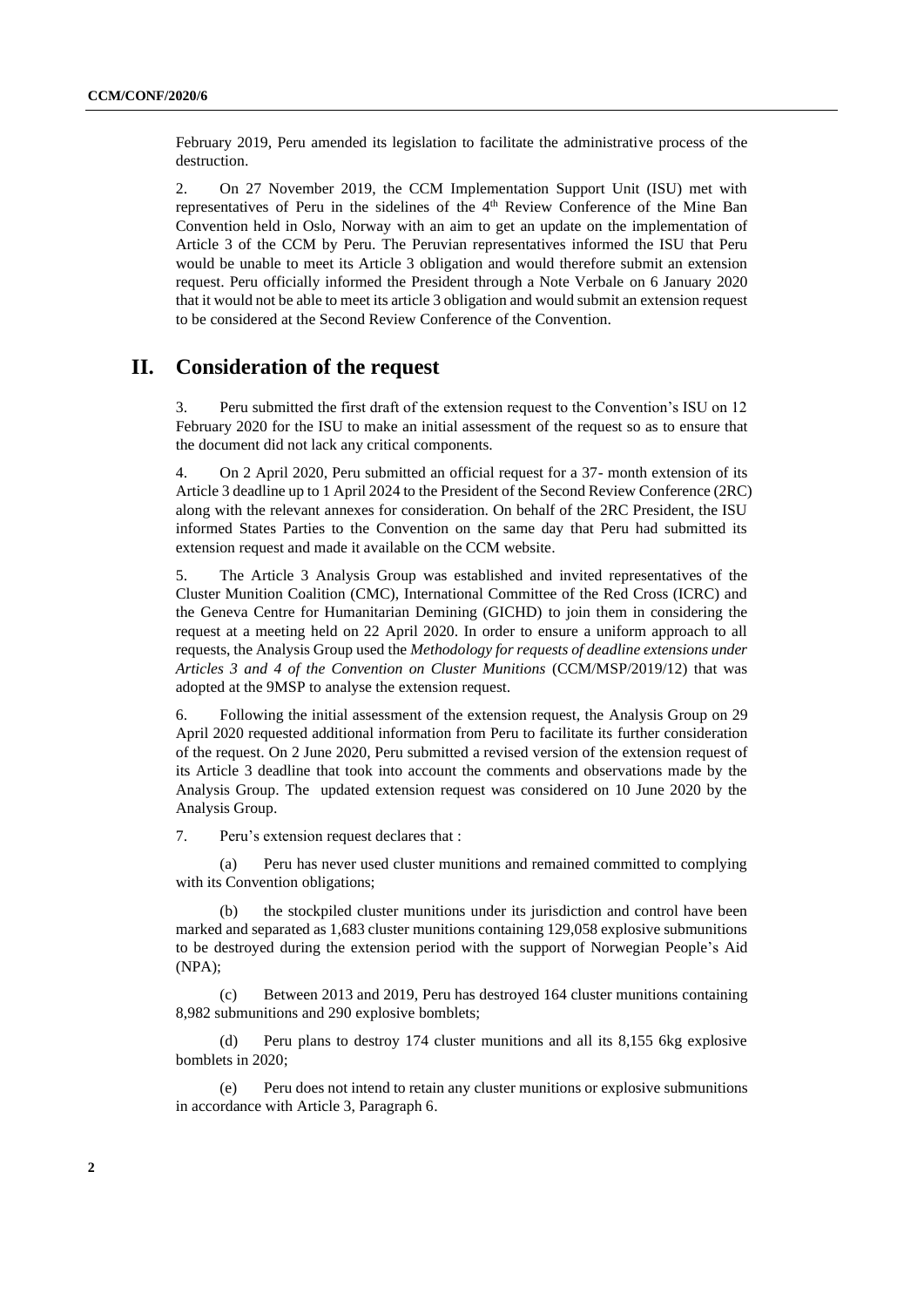8. The request highlights the reasons Peru was unable to complete destruction of its stockpiles within the initial 8-year period which included financial, technical and climatic challenges.

9. The extension request includes a workplan with details on how the demilitarization and destruction processes will be conducted over the extension period in the five Peruvian airforce bases designated for the project.

10. Peru informs that did not have the relevant institutional, financial, technical, and expertise to destroy its stockpiled cluster munitions but that it had requested and received assistance from the Kingdom of Norway through NPA in order to meet its Article 3 obligations.

11. The Analysis Group had sought clarification from Peru on the number of cluster munitions destroyed since entry into force, the destruction methods used, health and environmental standards observed in the process, available personnel resources to implement the work plan and on the financial contingency plan in place to mitigate any shortfall in external financing. In its revised version of the extension request, Peru provided additional information in response to the preliminary assessment of the Analysis Group.

#### **III. Conclusions**

12. The Analysis Group notes with appreciation that Peru did not request the maximum number of time permitted under the Convention to complete its obligations under paragraph 2 of Article 3. The Analysis Group further notes with satisfaction that the information provided in the request to the questions of the Analysis Group is comprehensive and clear.

13. The Analysis Group recognizes with appreciation that Peru has secured the necessary funds to destroy its stockpiles and that it has also developed a national resource mobilization plan should there be a deficit in external funding.

14. The Analysis Group notes that the Convention would benefit from Peru reporting annually through its Article 7 reports and at Meetings of States Parties on the following:

(a) Progress made on the destruction of its cluster munition stockpiles relative to the projections made in its extension request;

- (b) Updated information on remaining stocks;
- (c) Updated and detailed plans for the subsequent years;
- (d) Other relevant information.

15. The Analysis Group notes that Peru indicated that the spread of the COVID-19 Pandemic had disrupted destruction activities and that the there was a quarantine in place without a clear date when the activities would resume.

#### **IV. Draft Decision on the Article 3 Extension Request submitted by Peru**

16. The Meeting assessed the request submitted by Peru for an extension of its deadline to complete the destruction of all its cluster munition stockpiles in accordance with Article 3.2 of the Convention and agrees to grant the request for an extension of 37 months until 1 April 2024.